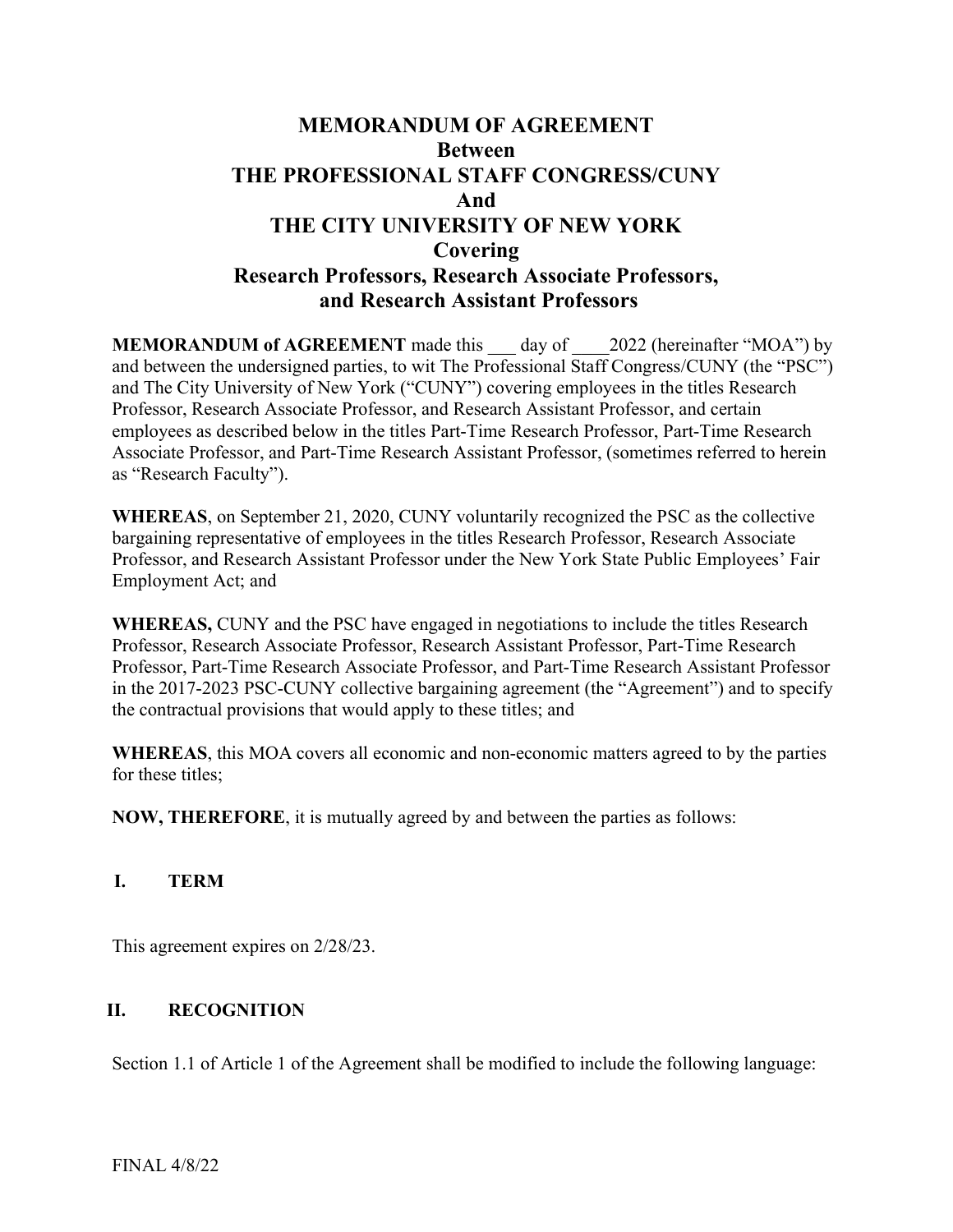"The following titles are included in the unit but excluded from the provisions of the Agreement with the exception of Articles 3, 4, 8, 9.1, 9.2, 9.5, 9.7, 10.2, 10.3, 14.2, 14.6, 14.7, 14.9, 14.10, 15.5, 16.1, 16.2, 16.3 (excluding the exception in the first sentence), 16.4, 16.5, 16.8, 16.10, 16.11, 17, 18.1, 18.3(b), 18.3(e), 19, 20, 21A, 24.3(b), 25.2, 25.7, 26, 27, 27A, 28, 29.1, 29.2, 31.3, 31.4, 32, 38, 39, 40, 41, 42, 43.2, 43.3, and Appendix C, Appendix F, Appendix G, and Appendix K:

> Research Professor Research Associate Professor Research Assistant Professor

The following titles are included in the unit but excluded from the provisions of the Agreement with the exception of Articles 3, 4, 8, 20, 26, 38, 39, 40, 41, 42, 43.2, and 43.3:

Part-Time Research Professor (appointed to work at least 20 hours per week) Part-Time Research Associate Professor (appointed to work at least 20 hours per week) Part-Time Research Assistant Professor (appointed to work at least 20 hours per week)"

### III. ACROSS-THE- BOARD WAGE INCREASES

A. The following increases shall apply on the dates listed below:

- $\bullet$  10/01/2018 2%
- $10/31/2019 2%$  compounded
- $11/15/2020 2%$  compounded
- $11/15/2021 2%$  compounded
- $11/01/2022 2%$  compounded
- B. In addition to the procedures specified in Article 24.3(b) of the 2017-2023 PSC-CUNY collective bargaining agreement, to be eligible for the retroactive increases provided in Section III.A above, a Research Professor, Research Associate Professor, or Research Assistant Professor must have been in active status on or after the commencement of bargaining on October 28, 2020 and have remained in active status for at least three months.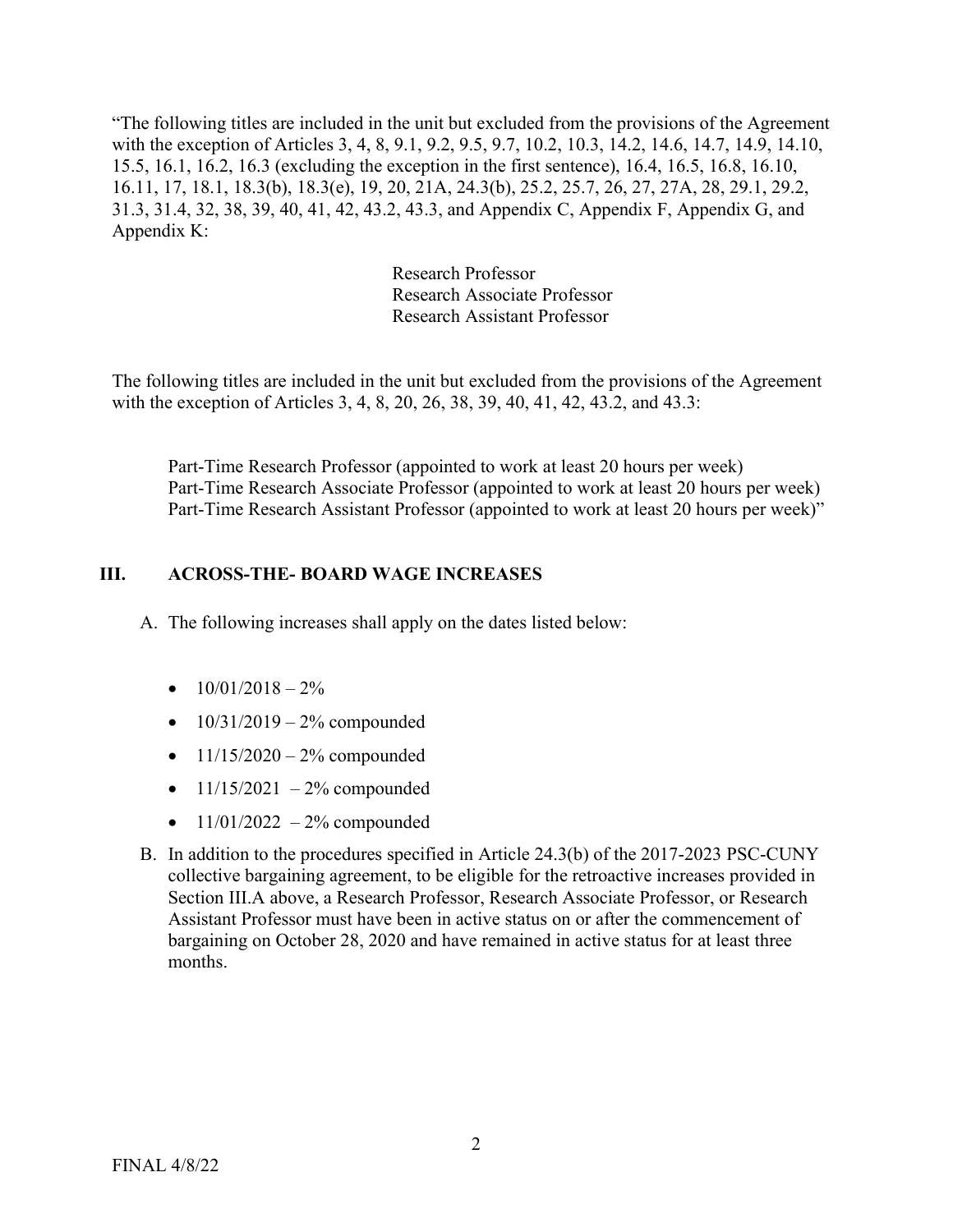### IV. SCHEDULE FOR NOTIFICATION OF REAPPOINTMENT AND NON-REAPPOINTMENT

Research Professors, Research Associate Professors, and Research Assistant Professors shall receive notice of a subsequent appointment, if any, as follows:

- On or before April 1 of an initial one-year appointment, and
- On or before December 1 of the final year of any other appointments.

# V. CLASSIFICATION OF TITLES

Appointment to the titles Research Professor, Research Associate Professor, and Research Assistant Professor is in accordance with the following principles:

- The titles Research Professor, Research Associate Professor, Research Assistant Professor are twelve-month, non-tenure-bearing titles.
- Research Professors, Research Associate Professors, and Research Assistant Professors shall not be assigned to regular teaching duties, but they may participate in instructional programs by, for example, providing lectures or demonstrations. Research faculty may serve as principal or co-principal investigators on grants or contracts administered by the University. They may manage postdoctoral fellows and their research projects, as well as supervise the research projects of graduate and undergraduate students.
- Research Professors, Research Associate Professors, and Research Assistant Professors may be given initial appointments of one to three years in duration.
- Research Professors, Research Associate Professors, and Research Assistant Professors may be given subsequent appointments of one to three years in duration.
- The appointment year for faculty in the titles Research Professor, Research Associate Professor, and Research Assistant Professor shall generally be from September 1 through August 31, although appointments may be made throughout the appointment year to continue to the end of the academic year in which the appointment takes effect. Appointments may be made contingent upon the faculty member's securing and maintaining external funding sufficient to cover his/her salary and fringe benefits.
- Appointments of faculty in these titles that are contingent upon securing external funding may be made for less than one year.

# VI. ANNUAL LEAVE

Persons employed full-time in the titles Research Professor, Research Associate Professor, and Research Assistant Professor have a twelve-month work year and shall accrue annual leave at the following rates: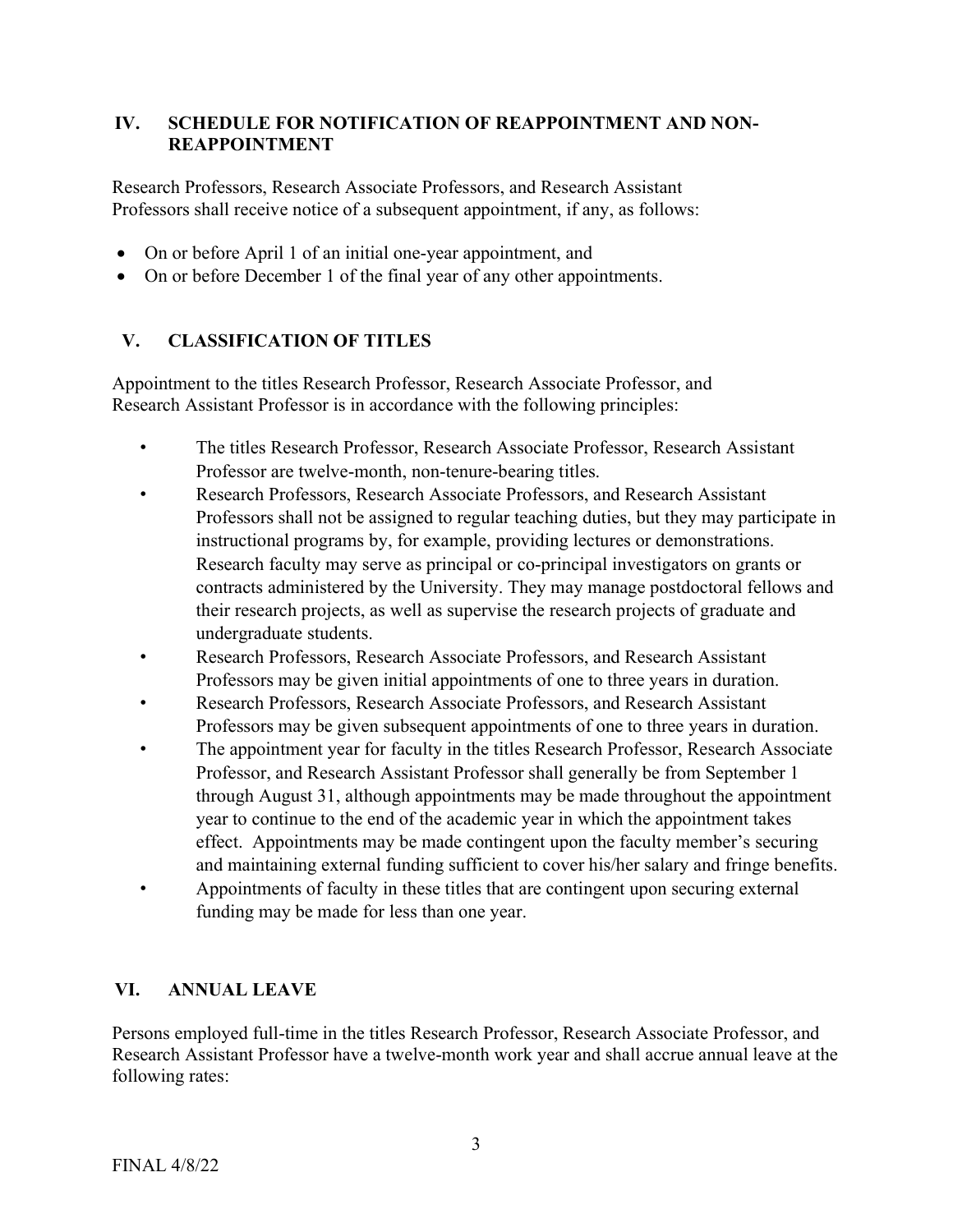During the 1st year of service 15 days

During the 2nd through 11th year 15 days plus one additional day thereafter for each year of service to a maximum of 25 days

# VII. WORKLOAD

While a 35-hour workweek is the benchmark for determining the use and accrual of annual leave and temporary disability leave for faculty in the titles Research Professor, Research Associate Professor, and Research Assistant Professor, the parties recognize that faculty in these titles have the professional obligation to devote the time necessary to accomplish all required work, with no eligibility for compensatory time or overtime pay. The work schedule will be determined by the chairperson, institute or center director, or other supervisor to be designated by the President or unit head. Research Professors, Research Associate Professors, and Research Assistant Professors shall not be required to work an excessive number of hours or be assigned an unreasonable schedule. Regulations established by the College or the University concerning time and leave accounting and record-keeping shall be observed by faculty in these titles.

# VIII. EVALUATION

The evaluation of the professional activities of employees in a public institution of higher education is essential to the maintenance of academic and professional standards of excellence. The purpose of professional evaluations shall be to encourage the improvement of individual professional performance and to provide a basis for decisions on subsequent appointments and promotions. Evaluation of research faculty shall be based on total professional performance, which may include, as appropriate, assessment of scholarship, operations, education and outreach, and other criteria appropriate to the unit/assignment. Written evaluations shall be on file for all research faculty members.

Preferably once each semester, but at least once each year, each Research Professor, Research Associate Professor and Research Assistant Professor shall have an evaluation conference with the chairperson, institute or center director, or other supervisor to be designated by the President or unit head. At the conference, the research faculty member's total performance and professional progress shall be reviewed. Following the conference, the designated official shall prepare a record of the evaluation discussion in memorandum form for inclusion in the employee's personal file. A copy of the report shall be given to the research faculty member within ten (10) working days following the conference.

In the event that a date for the yearly evaluation conference is not scheduled by August 31, the employee shall, within ten (10) working days thereafter, file a request for an evaluation conference with the chairperson, institute or center director, or other supervisor. A copy of the request shall be sent to the appropriate dean and the Office of the President. Failure of the employee to file the request shall bar the employee from subsequent complaint regarding such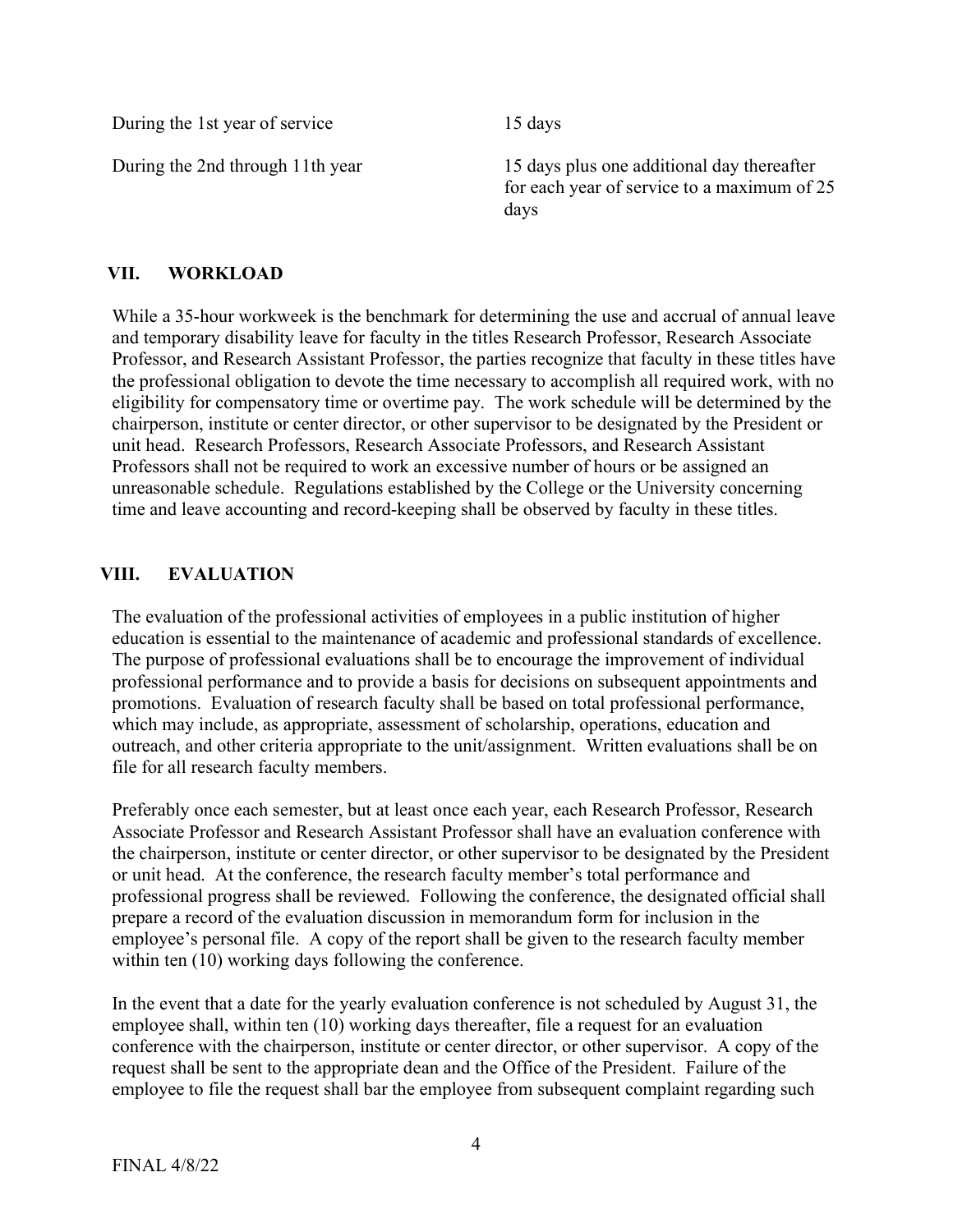non-compliance with the above-stated scheduling requirement. Upon receipt of the request, the dean or President shall cause appropriate remedial action to be taken to insure compliance with this provision.

# IX. SALARY RANGES

Research faculty shall be compensated within with the following salary ranges:

#### Research Assistant Professor

| 4/20/2017  | <b>Minimum</b><br><b>Maximum</b> | \$57,753<br>\$109,982 |
|------------|----------------------------------|-----------------------|
| 10/1/2018  | <b>Minimum</b><br><b>Maximum</b> | \$58,908<br>\$112,182 |
| 10/31/2019 | <b>Minimum</b><br><b>Maximum</b> | \$60,086<br>\$114,425 |
| 11/15/2020 | <b>Minimum</b><br>Maximum        | \$61,288<br>\$116,714 |
| 11/15/2021 | <b>Minimum</b><br>Maximum        | \$62,514<br>\$119,048 |
| 11/1/2022  | <b>Minimum</b><br>Maximum        | \$63,764<br>\$121,429 |

### Research Associate Professor

| 4/20/2017  | Minimum<br><b>Maximum</b>        | \$74,900<br>\$130,175 |
|------------|----------------------------------|-----------------------|
| 10/1/2018  | <b>Minimum</b><br>Maximum        | \$76,398<br>\$132,779 |
| 10/31/2019 | <b>Minimum</b><br><b>Maximum</b> | \$77,926<br>\$135,434 |
| 11/15/2020 | <b>Minimum</b><br><b>Maximum</b> | \$79,484<br>\$138,143 |
| 11/15/2021 | <b>Minimum</b><br>Maximum        | \$81,074<br>\$140,906 |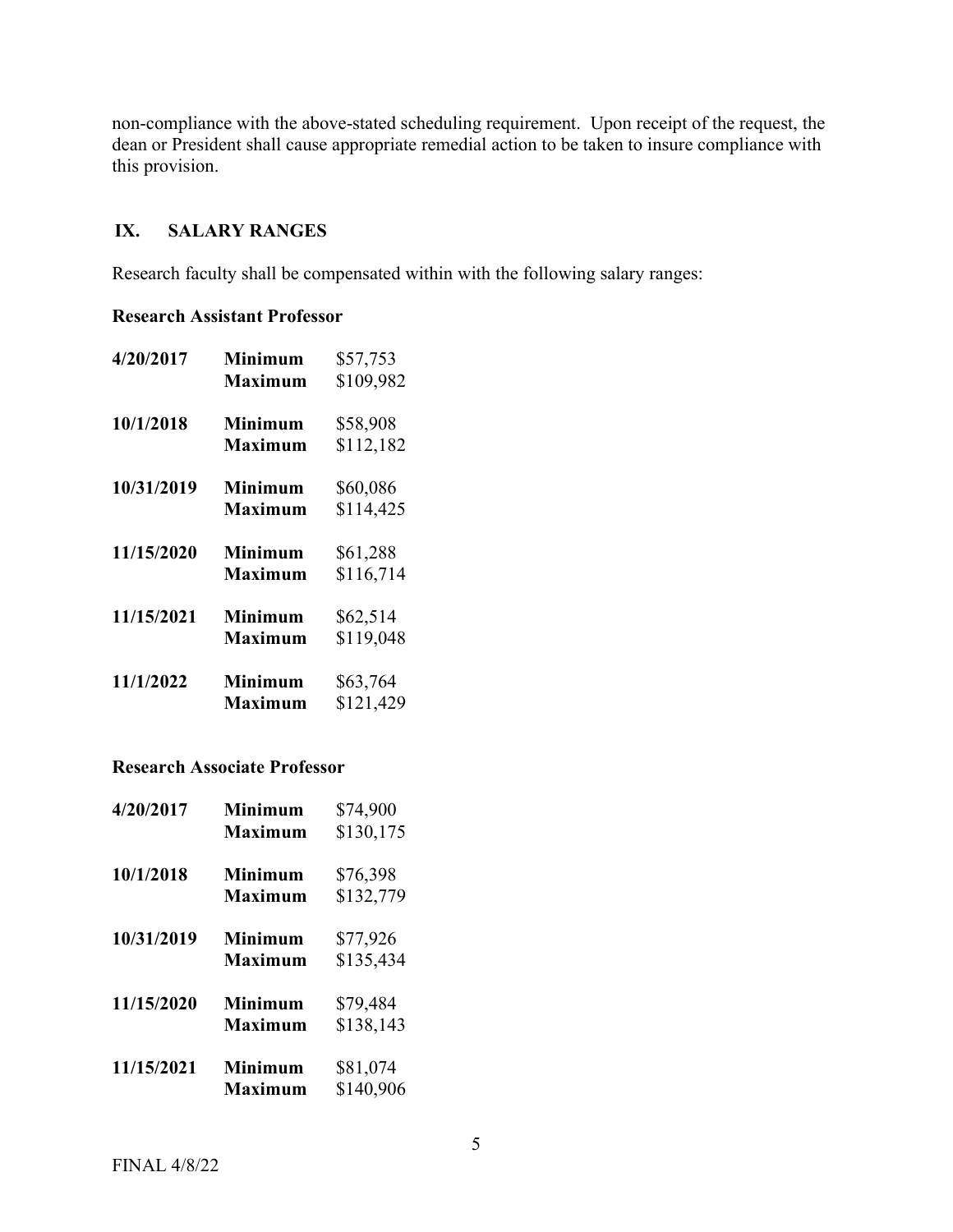| 11/1/2022 | <b>Minimum</b> | \$82,696  |
|-----------|----------------|-----------|
|           | <b>Maximum</b> | \$143,724 |

Research Professor

| 4/20/2017  | <b>Minimum</b><br>Maximum | \$92,683<br>\$156,751 |
|------------|---------------------------|-----------------------|
|            |                           |                       |
| 10/1/2018  | <b>Minimum</b><br>Maximum | \$94,537<br>\$159,886 |
| 10/31/2019 | <b>Minimum</b>            | \$96,427              |
|            | <b>Maximum</b>            | \$163,084             |
| 11/15/2020 | <b>Minimum</b>            | \$98,356              |
|            | <b>Maximum</b>            | \$166,345             |
|            |                           |                       |
| 11/15/2021 | <b>Minimum</b>            | \$100,323             |
|            | <b>Maximum</b>            | \$169,672             |
| 11/1/2022  | <b>Minimum</b>            | \$102,330             |
|            | <b>Maximum</b>            | \$173,066             |

### X. TERMS AND CONDITIONS OF EMPLOYMENT APPLICABLE TO PART-TIME RESEARCH FACULTY COVERED BY THIS AGREEMENT

Appointments to the titles Part-Time Research Professor, Part-Time Research Associate Professor and Part-Time Research Assistant Professor that are for at least 20 hours per week are covered by this agreement. Such Part-Time Research Professors, Part-Time Research Associate Professors, and Part-Time Research Assistant Professors shall have the following terms and conditions of employment:

- The titles are included in the unit but excluded from the provisions of the Agreement with the exception of Articles 3, 4, 8, 20, 26, 38, 39, 40, 41, 42, 43.2, and 43.3.
- The appointments are less than full-time and may be for less than one full year.
- They will accrue annual leave and temporary disability leave on a pro-rata basis.
- If they meet the eligibility requirements, they will receive health insurance through the New York City Health Benefits Program and the University will provide annual contributions to the PSC-CUNY Welfare Fund at the full-time, active employee rate on their behalf. The PSC-CUNY Welfare Fund has agreed to provide full-time, active employee welfare benefits for Part-Time Research Professors, Part-Time Research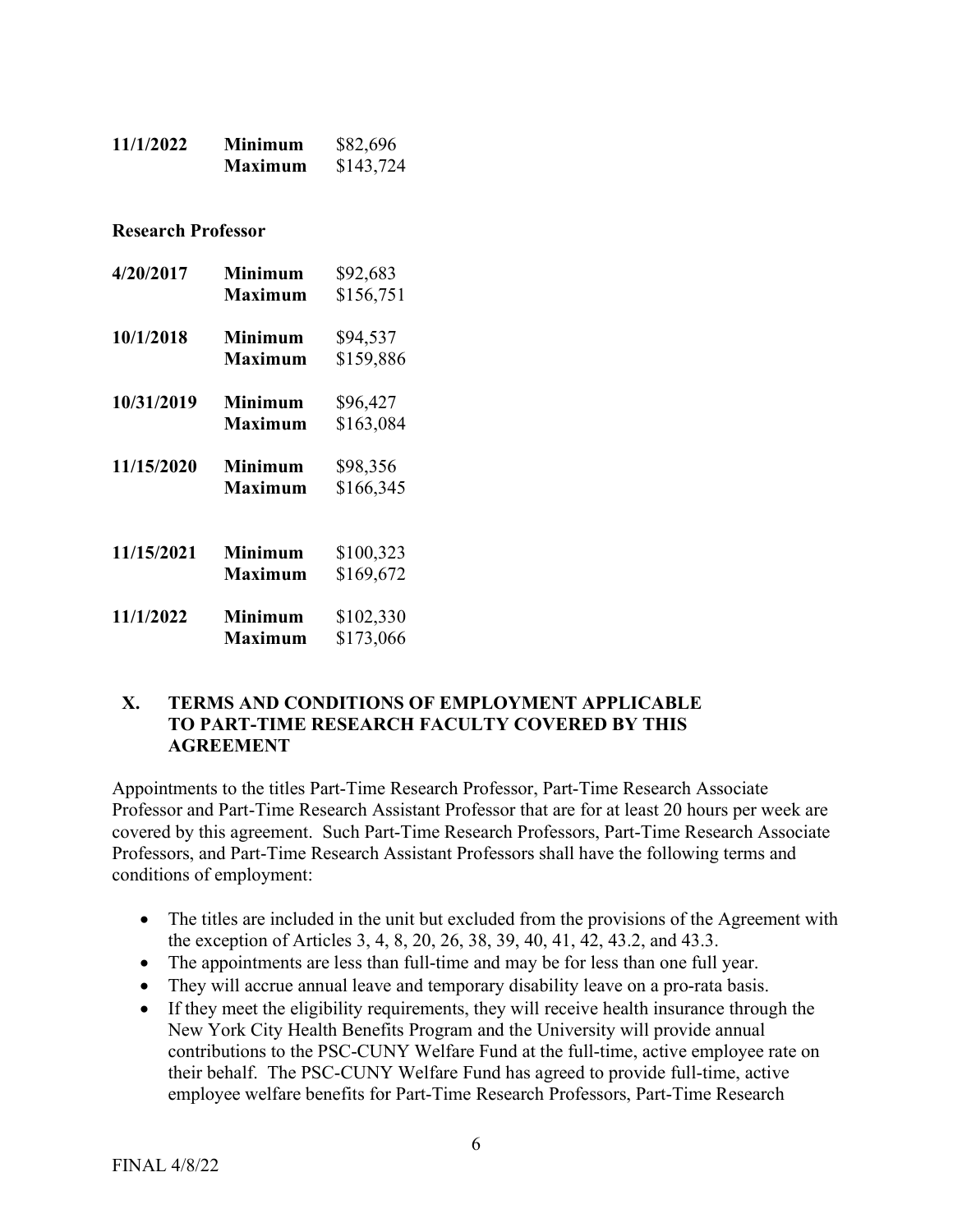Associate Professors, and Part-Time Research Assistant Professors for whom full-time, active contributions are made. (See attached letter.) The eligibility requirements are those stated in the Summary Plan Description of the New York City Health Benefits Program, including:

- o That they work on a regular schedule at least 20 hours per week, and
- o That their appointments are expected to last for more than six months.
- These are non-tenure-bearing titles. Part-Time Research Professors, Part-Time Research Associate Professors, and Part-Time Research Assistant Professors shall not be assigned to regular teaching duties, but they may participate in instructional programs by, for example, providing lectures or demonstrations. Part-Time Research faculty may serve as principal or co-principal investigators on grants or contracts administered by the University. They may manage postdoctoral fellows and their research projects, as well as supervise the research projects of graduate and undergraduate students.
- Appointments may be made contingent upon the faculty member's securing and maintaining external funding sufficient to cover his/her salary and fringe benefits.
- The salaries of Part-Time Research Professors, Part-Time Research Associate Professors, and Part-Time Research Assistant Professors will be pro-rated in the following manner: The College will select an appropriate salary from within the range for the title and divide that salary by 1,820 to establish the hourly rate, which will then be multiplied by the number of hours worked in each bi-weekly pay period.

# XI. DISCRETIONARY APPOINTMENT TO ACADEMIC DEPARTMENTS

Research Professors, Research Associate Professors, and Research Assistant Professors may or may not be appointed to academic departments at the discretion of the President or unit head. Such employees have faculty status as defined in Section 8.2 of the Bylaws of the Board of Trustees.

# XII. DISCIPLINARY PROCEDURES

Research Professors, Research Associate Professors and Research Assistant Professors shall have the same disciplinary procedures as those applicable to employees in the Higher Education Officer series in Article 21.9 and Appendix H.

# XIII. VOLUNTARY PHASED RETIREMENT PROGRAM

Research Professors, Research Associate Professors and Research Assistant Professors shall be eligible to participate in the Voluntary Phased Retirement Program on the same terms as employees in the Higher Education Officer series.